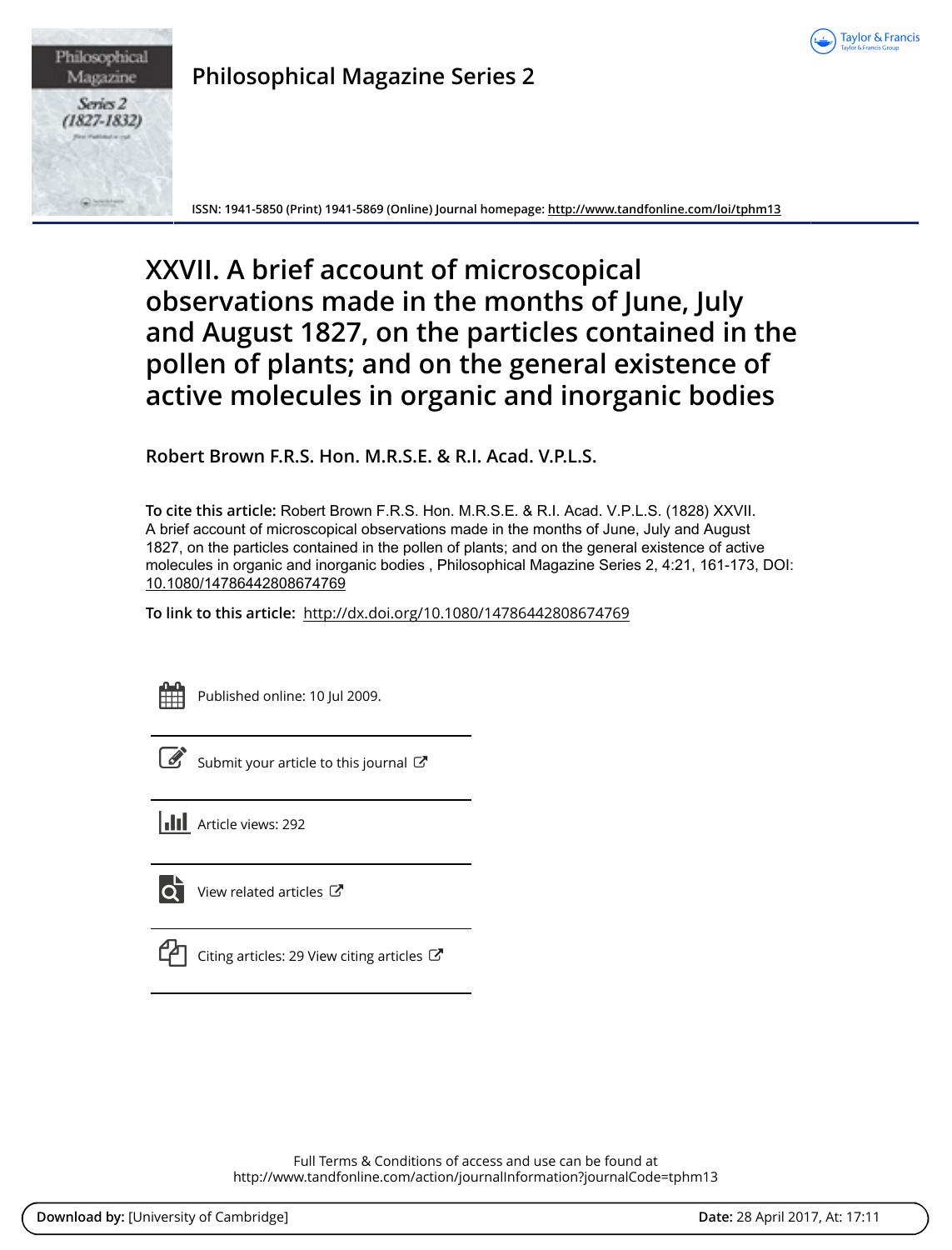#### **THE**

## **PHILOSOPHICAL MAGAZINE**

#### AND

### **ANNALS OF PHILOSOPHY.**

#### [NEW SERIES.]

#### *SEPTEMBER* 1828.

XXVII. *A brief Account of Microscopical.Observations made in the Months of June, JuIj, and August,* 1827, *on the Par*ticles contained in the Pollen of Plants; and on the general *JExistence of active Molecules in Organic and Inorganic Bodies.*  By ROBERT BROWN, *F.R.S., Hon. M.R.S.E. & R.I. Acad.*,  $V.P.L.S., Corresponding Member of the Royal Institutes of$ *France and of the Netherlands, &c. &c.* 

[We have been favoured by the Author with permission to insert the following paper, which has just been printed for private distribution.—En.]

THE observations, of which it is my object to give a summary in the following pages, have all been made with a simple microscope, and indeed with one and the same lens, the focal length of which is about  $\frac{1}{50}$ nd of an inch\*.

The examination of the unimpregnated vegetable Ovulum, an account of which was published early in 1826<sup>+</sup>, led me to attend more minutely than I had before done to the structure of the Pollen, and to inquire into its mode of action on the Pistillum in Phænogamous plants.

In the Essay referred-to, it was shown that the apex of the

\* This double convex Lens, which has been several years in my possession, I obtained from Mr. Baneks, optician, in the Strand. After I had made considerable progress in the inquiry, I explained the nature of my subject to Mr. Dollond, who obligingly made for me a simple pocket microscope, having very delicate adjustment, and furnished with excellent lenses, two of which are of much higher power than that above mentioned. 1'o these I have often had recourse, and with great advantage, in investigating several minute points. Bat to give greater consistency to my statements, and to bring the subject as much as possible within the reach of general observation, I continued to employ throughout the whole of the inquiry the same lens with which it was commenced.

+ In the Botanical Appendix to Captain King's Voyages to Australia, voh ii. p. 534. *et seq.* 

*New Series.* Vol. 4. No. 21. *Sept.* 1828. Y nucleus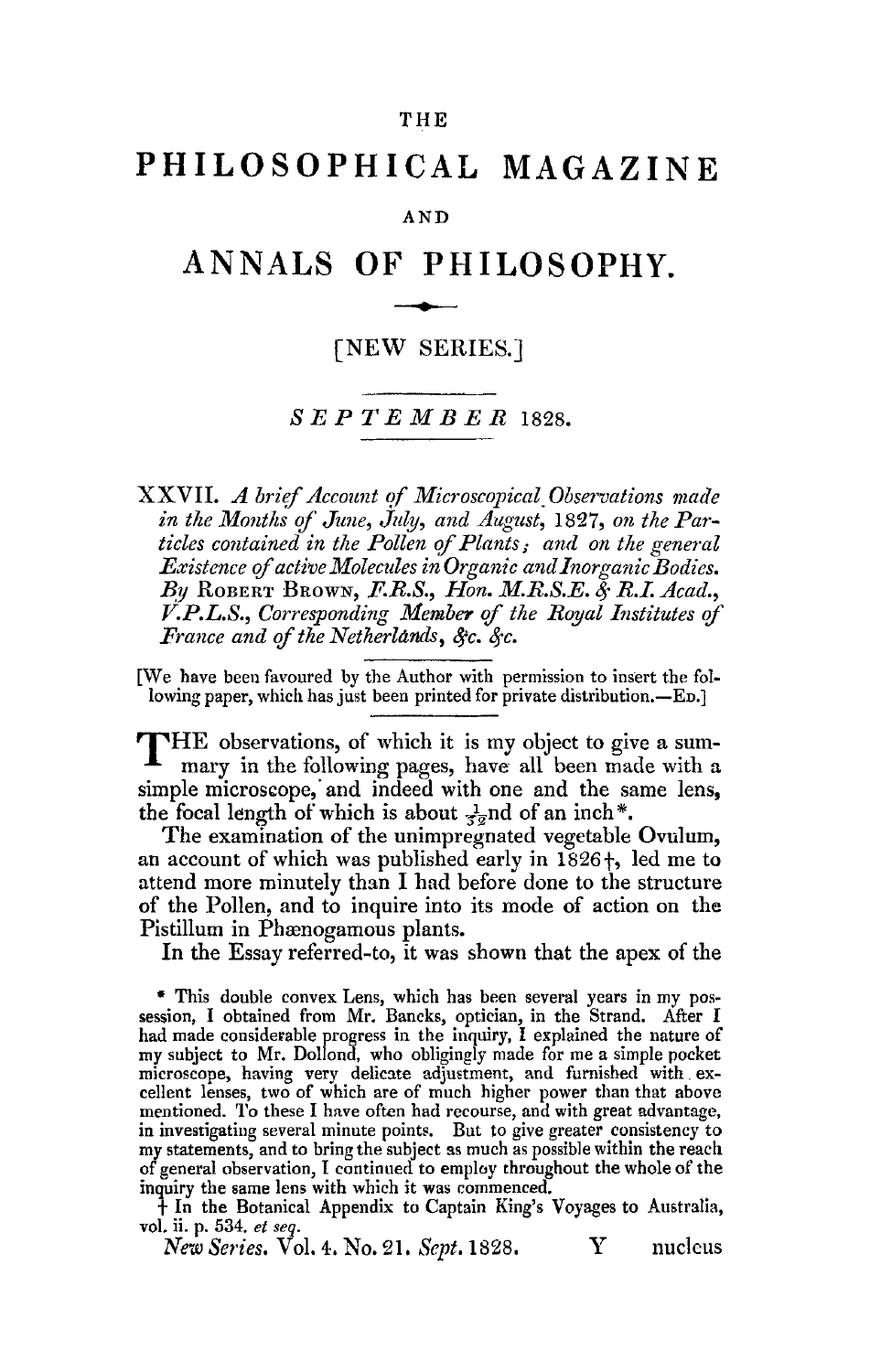nucleus of the Ovulum, the point which is universally the seat of the future Embryo, was very generally brought into contact with the terminations of the probable channels of fecundation; these being either the surface of the placenta, the extremity of the descending processes of the style, or more rarely, a part of the surface of the umbilical cord. - It also appeared, however, from some of the facts noticed in the same Essay, that there were cases in which the Particles contained in the grains of pollen could hardly be conveyed to that point of the ovulum through the vessels or cellular tissue of the ovarium; and the knowledge of these cases, as well as of the structure and economy of the antherae in *Asclepiadea*, had led me to doubt the correctness of observations made by Stiles and Gleichen upwards of sixty years ago, as well as of some very recent statements, respecting the mode of action of the pollen in the process of impregnation.

It was not until late in the autumn of *1826* that I could attend to this subject; and the season was too far advanced to enable me to pursue the investigation. Finding, however, in one of the few plants then examined, the figure of the particles contained in the grains of pollen clearly discernible, and that figure not spherical but oblong, I expected, with some confidence, to meet with plants in other respects more favourable to the inquiry, in which these particles, from peculiarity of form, might be traced through their whole course: and thus, perhaps, the question determined whether they in any case reach the apex of the ovulum, or whether their direct action is limited to other parts of the female organ.

My inquiry on this point was commenced in June 1827, and the first plant examined proved in some respects remarkably well adapted to the object in view.

This plant was *Clarckia pulchella,* of which the grains of pollen, taken from anthera full grown, but before bursting, were filled with particles or granules of unusually large size, varying from nearly  $\frac{1}{4000}$ th to about  $\frac{1}{5000}$ th of an inch in length, and of a figure between cylindrical and oblong, perhaps slightly flattened, and having rounded and equal extremities. While examining the form of these particles immersed in Water, I observed many of them very evidently in motion; their motion consisting not only of a change of place in the fluid, manifested by alterations in their relative positions, but also not unfrequently of a change of form in the particle itself; a contraction or curvature taking place repeatedly about the middle of one side, accompanied by a corresponding swelling or convexity on the opposite side of the particle. In a few instances the particle was seen to turn on its longer axis. These motions were such as to satisfy me, after frequently repeated observation,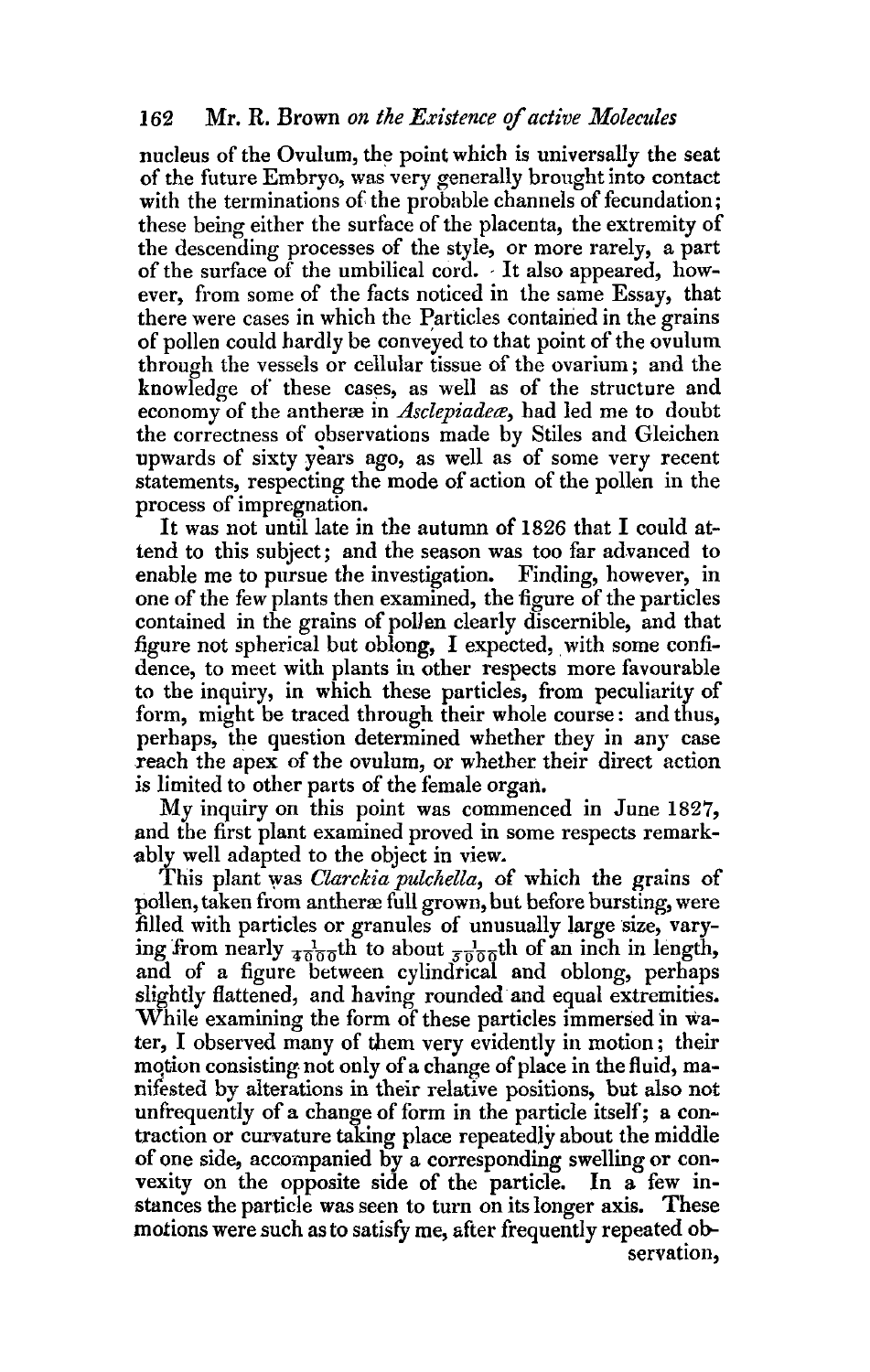servation, that they arose neither from currents in the fluid, nor from its gradual evaporation, but belonged to the particle itself.

Grains of pollen of the same plant taken from antherse immediately after bursting, contained similar subcylindrieal partides, in reduced numbers however, and mixed with other particles, at least as numerous, of much smaller size, apparently spherical, and in rapid oscillatory motion.

These smaller particles, or Molecules as I shall term them, when first seen, I considered to be some of the cylindrical particles swimming vertically in the fluid. But frequent and careful examination lessened my confidence in this supposition; and on continuing to observe them until the water had entirely evaporated, both the cylindrical particles and spherical molecules were found on the stage of the microscope.

In extending my observations to many other plants of the same natural family, namely *Onagrariae,* the same general form and similar motions of particles were ascertained to exist, especially in the various species of *Œnothera*, which I examined. I found also in their grains of pollen taken from the antheræ immediately after bursting, a manifest reduction in the proportion of the cylinulrical or oblong particles, and a corresponding increase in that of the molecules, in a less remarkable degree, however, than in *Clarckia.* 

This appearance, or rather the great inerease in the number of the molecules, and the reduction in that of the cylindrical particles, before the grain of pollen could possibly have come in contact with the stigma,—were perplexing circumstances in this stage of the inquiry, and certainly not favourable to the supposition of the cylindrical particles acting directly on the ovulum; an opinion which I was inclined to adopt when I first saw them in motion. These circumstances, however, induced me to multiply my observations, and I accordingly examined numerous species of many of the more important and remarkable families of the two great primary divisions of Pheenogamous plants.

In all these plants particles were found, which in the different families or genera varied in form from oblong to spherical, having manifest motions similar to those already described; except that the change of form in the oval and oblong particles was generally less obvious than in *Onagraria*, and in the spherical particle was in no degree observable\*.

In *Lolium peremw,* however, which I have more recently examined, though the particle was oval and of smaller size than in *Onagraria*, this change of form was'at least as remarkable, consisting in an equal contraction in the middle of each side, so as to divide it into two nearly orbicular portions.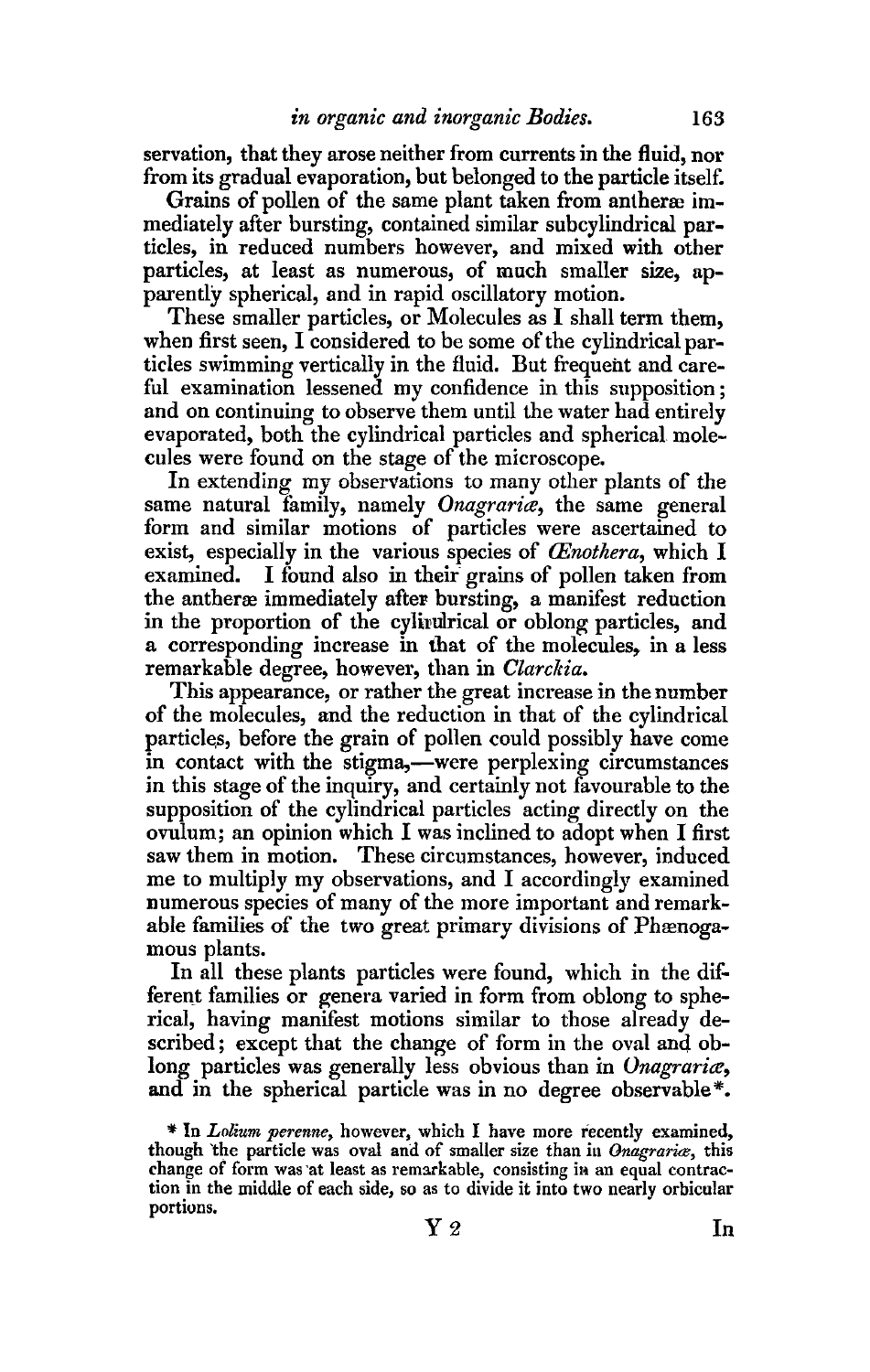In a great proportion of these plants I also remarked the same • reduction of the larger particles, and a corresponding increase of the molecules after the bursting of the antheræ: the molecule, of apparently uniform size and form, being then always present; and in some cases indeed, no other particles were observed, either in this or in any earlier stage of the secreting organ.  $\blacksquare$ 

In many plants belonging to several different families, but especially to *Graminea*, the membrane of the grain of pollen is so transparent that the motion of the larger particles within the entire grain was distinctly visible  $\mu$  and it was manifest also at the more transparent angles, and in some cases even in the body of the grain in. *Onagrariw.* 

In *Asclepiadeæ*, strictly so called, the mass of pollen filling each cell of the anthera is in no stage separable into distinct grains; but Within, its tessellated or cellular membrane is filled with spherical particles, commonly of two sizes. Both these kinds of particles when immersed in water are generally seen in vivid motion; but the apparent motions of the larger particle might in these eases perhaps be caused by the rapid oscillation of the more numerous molecules. The mass of pollen in this tribe of plants never bursts, but merely connects itself by a determinate point, which is not unfrequently semitransparent, to a process of nearly similar consistence, derived from the gland of the corresponding angle of the stigma.

*In Periplocea*, and in a few *Apocinea*, the pollen, which in these plants is separable into compound grains filled with spherical moving particles, is applied to processes of the stigma, analogous to those of *Asclepiadeæ*. A similar economy exists in *Orchidea*, in which the pollen-masses are always, at least in the early stage, granular; the grains, whether simple or compound, containing minute, nearly spherical particles, but the whole mass being, with very few exceptions, connected by a determinate point of its surface with the stigma, or a glandular process of that organ.

Having found motion in the particles of the pollen of all the living plants which  $I$  had examined,  $I$  was led next to inquire whether this property continued after the death of the plant, and for what length of time it was retained.

In plants, either dried or immersed in spirit for a few days only, the partidea of pollen of both kinds were found in motion equally evident with that observed in the living plant; specimens of several plants, some of which had been dried and preserved in an herbarium for upwards of twenty years, and others not less than a century, still exhibited the molecules or smaller spherical particles in considerable numbers,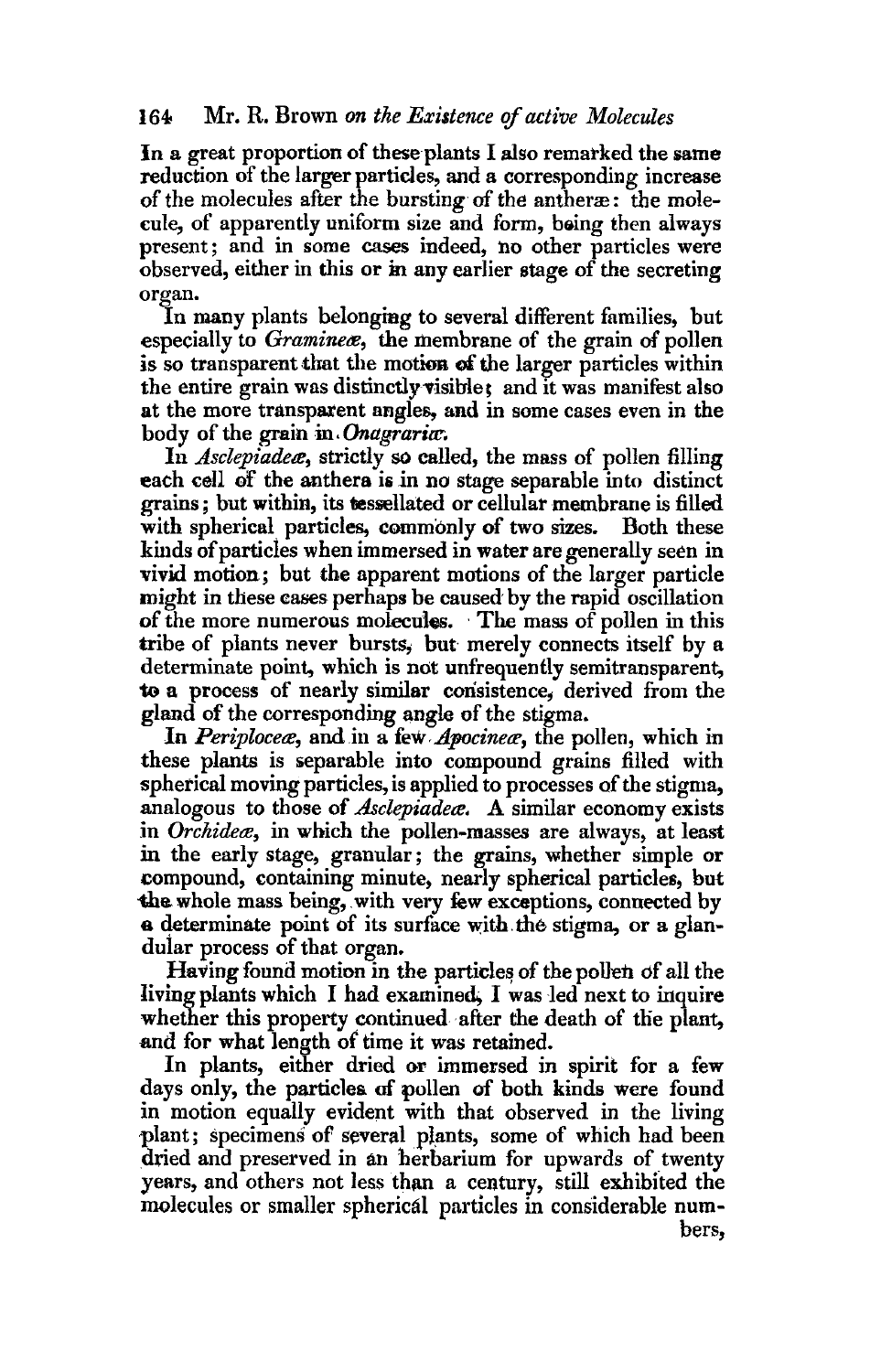bers, and in evident motion, along with a few of the larger particles, whose motions were much less manifest, and in some eases not observable\*.

In this stage of the investigation having found, as I believed, a peculiar character in the motions of the particles of pollen in water, it occurred to me to appeal to this peculiarity as a test in certain families of Cryptogamous plants, namely Mosses, and the genus *Equisetum*, in which the existence of sexual organs had not been universally admitted.

In the supposed stamina of both these families, namely, in the cylindrical antheree or pollen of Mosses, and on the surface of the four spathulate bodies surrounding the naked ovulum, as it may be considered, of *Equisetum*, I found minute spherical particles, apparently of the same size with the molecule described in *Onagrarice,* and having equally vivid motion on immersion in water ; and this motion was still observable in specimens both of Mosses and of *Equiseta*, which had been dried upwards of one hundred years.

The very unexpected fact of seeming vitality retained **by**  these minute particles so long after the death of the plant. would not perhaps have materially lessened my confidence in the supposed peculiarity. But I at the same time observed, that on bruising the ovula or seeds of *Equisetum*, which at first happened accidentally, I so greatly increased the number of moving particles, that the source of the added quantity could not be doubted. I found also that on bruising first the floral leaves of Mosses, and then all other parts of those plants, that I readily obtained similar particles, not in eqnal quantity indeed, but eqnally in motion. My snpposed test of **the**  male organ was therefore necessarily abandoned.

Reflecting on all the facts with which I had now become acquainted, I was disposed to believe that the minute spherical particles or Molecules of apparently uniform size, first seen in the advanced state of the pollen of *Onagrarice,* and most other Phænogamous plants,—then in the antherae of Mosses and on

• While this sheet was passing through thepress I have examined the pollen of several flowers which have been immersed in weak spirit about eleven months, particularly of *Viola tricolor, Zizania aquatica*, and Zea Mais; and in all these plants the peculiar particles of the pollen, which are oval or short oblong, though somewhat reduced in number, retain their form perfectly, and exhibit evident motion, though I think not so vivid as in thoso belonging to the living plant. In *Viola tricolor,* in which, as well **as**  in other species of the same natural section of the genus, the pollen has a very remarkable form, the grain on immersion in nitric acid still discharged its contents by its four angles, though with less force than in the recent plant.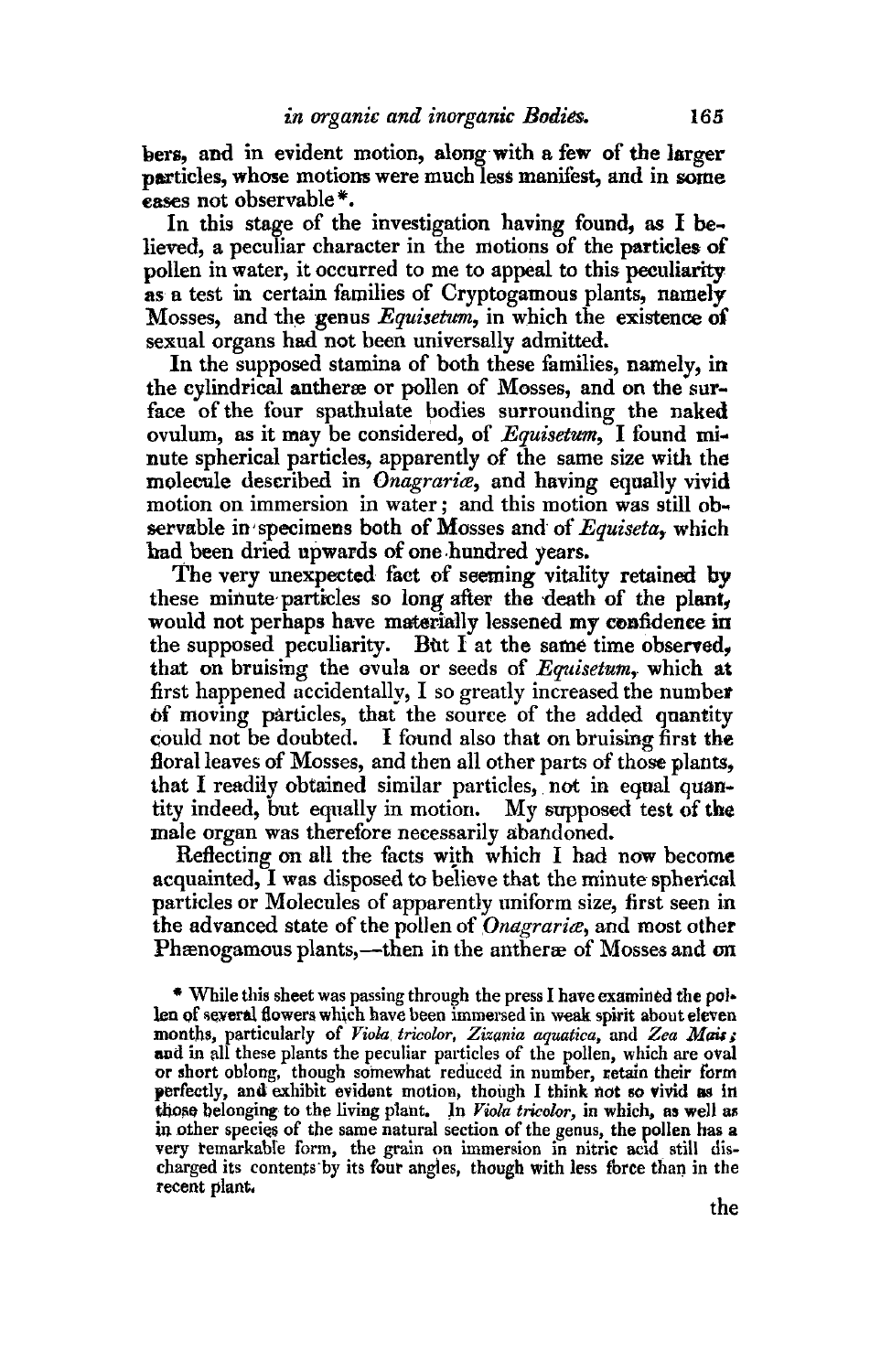the surface of the bodies regarded as the stamina of *Equi*setum,—and lastly in bruised portions of other parts of the same plants, were in reality the supposed constituent or elementary molecules of organic bodies, first so considered by Buffon and Needham, then by Wrisberg with greater precision, soon after and still more particularly by Miiller, and, very recently by Dr. Milne Edwards, who has revived the doctrine and supported it with much interesting detail. I now therefore expected to find these molecules in all oragnanic bodies: and accordingly on examining the various imal and vegetable tissues, whether living or dead, they were always found to exist; and merely by bruising these substances in water, I never failed to disengage the molecules in sufficient numbers to ascertain their apparent identity in size, form, and motion, with the smaller particles of the grains of pollen.

I examined also various products of organic bodies, particularly the gum-resins, and substances of vegetable origin, extending my inquiry even to pit-coal; and in all these bodies Molecules were found in abundance. I remark here also, partly as a caution to those who may hereafter engage in the same inquiry, that the dust or soot deposited on all bodies in such quantity, especially in London, is entirely composed of these molecules.

One of the substances examined, was a specimen of fossil wood, found in Wiltshire oolite, in a state to burn with flame; and as I found these molecules abundantly, and in motion in this specimen, I supposed that their existence, though in smaller quantity, might be ascertained in mineralized vegetable remains. With this view a minute portion ofsilicified wood, which exhibited the structure of *Conifera*, was bruised, and spherical particles, or molecules in all respects like those so frequently mentioned, were readily obtained from it; in such quantity, however, that the whole substance of the petrifaction seemed to be formed of them. But hence I inferred that these molecules were not limited to organic bodies, nor even to their products.

To establish the correctness of the inference, and to ascertain to what extent the molecules existed in mineral bodies, became the next object of inquiry. The first substance examined was a minute fragment of window-glass, from which, when merely bruised on the stage of the microscope, I readily and copiously obtained molecules agreeing in size, form, and motion with those which I had already seen.

I then proceeded to examine, and with similar results, such minerals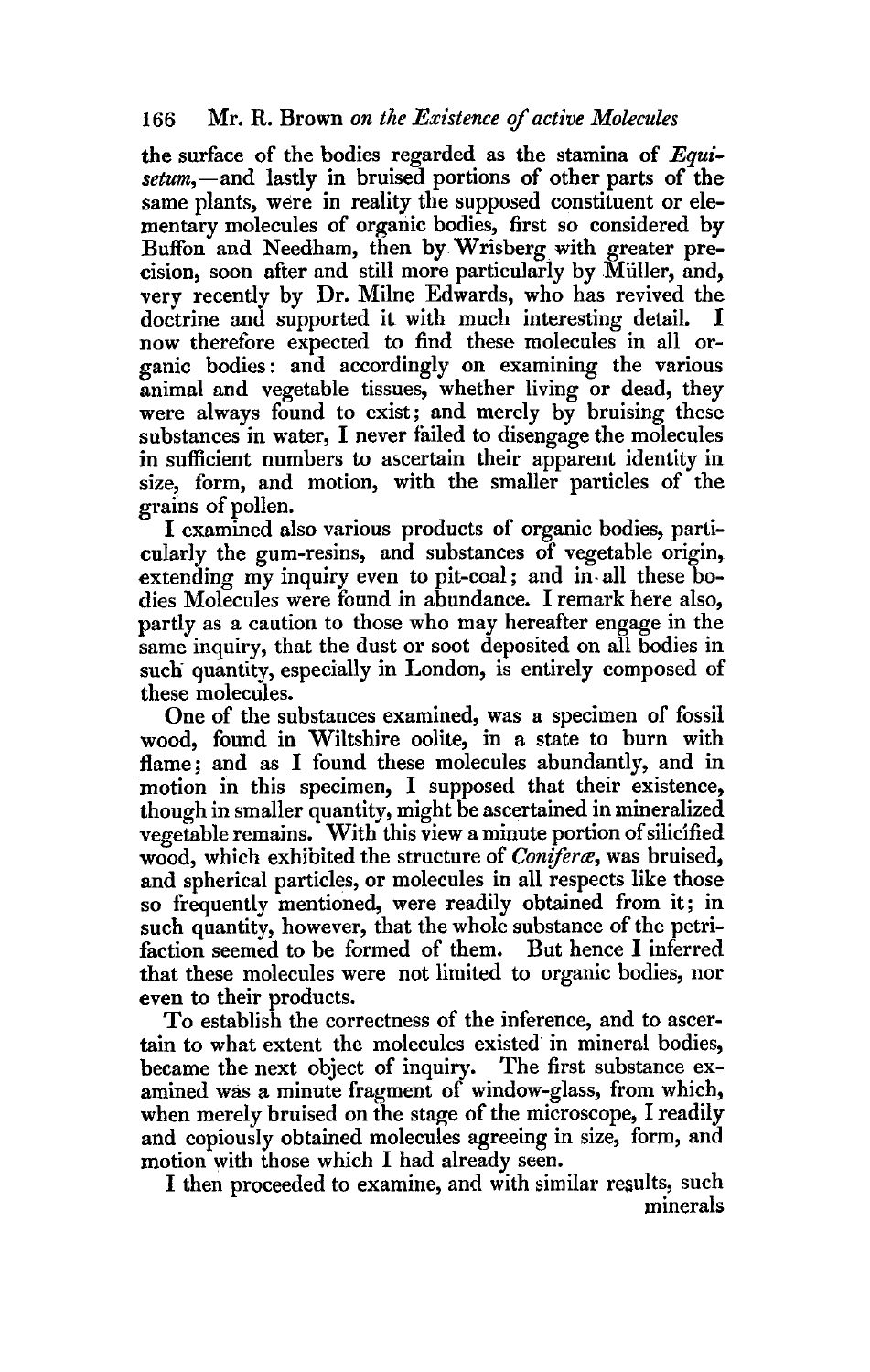minerals as I either had at hand or could readily obtain, including several of the simple earths and metals, with many of their combinations.

Rocks of all ages, including those in which organic remains have never been found, yielded the molecules in abundance. Their existence was ascertained in each of the constituent minerals of granite, a fragment of the Sphinx being one of **the**  specimens examined.

To mention all the mineral substances in which I have found these molecules, would be tedious ; and I shall confine myself in this summary to an enumeration of a few of the most remarkable. These were both of aqueous and igneous origin, as travertine, stalactites, lava, obsidian, pumice, volcanic ashes, and meteorites from various localities $*$ . Of metals I may mention manganese, nickel, plumbago, bismuth, antimony, and arsenic. In a word, in every mineral which I could reduce to a powder, sufficiently fine to be temporarily suspended in water, I found these molecules more or less copiously; and in some cases, more particularly in siliceous crystals, the whole body submitted to examination appeared to be composed of them.

In many of the substances examined, especially those of a fibrous structure, as asbestus, aetinolite, tremolite, zeolite, and even steatite, along with the spherical molecules, other corpuscules were found, like short fibres somewhat moniliform, whose transverse diameter appeared not to exceed that of the molecule, of which they seemed to be primary eom= binations. These fibrils, when of such length as to be pro= bably composed of not more than four or five molecules, and still more evidently when formed of two or three only, were generally in motion, at least as vivid as that of the simple molecule itself; and which from the fibril often changing its position in the fluid, and from its oeeasional bending, might be said to be somewhat vermicular.

In other bodies which did not exhibit these fibrils, oval particles of a size about equal to two molecules, and which were also conjectured to be primary combinations of these, were not unfrequently met with, and in motion generally more vivid than that of the simple molecule; their motion consisting in turning usually on their longer axis, and then often appearing to be flattened. Such oval particles were found to **be** numerous and extremely active in white arsenic.

As mineral bodies which had been fused contained the

**t I have since found the molecules in tho sand-tubes, formed by light.**  ning, from Drig in Cumberland.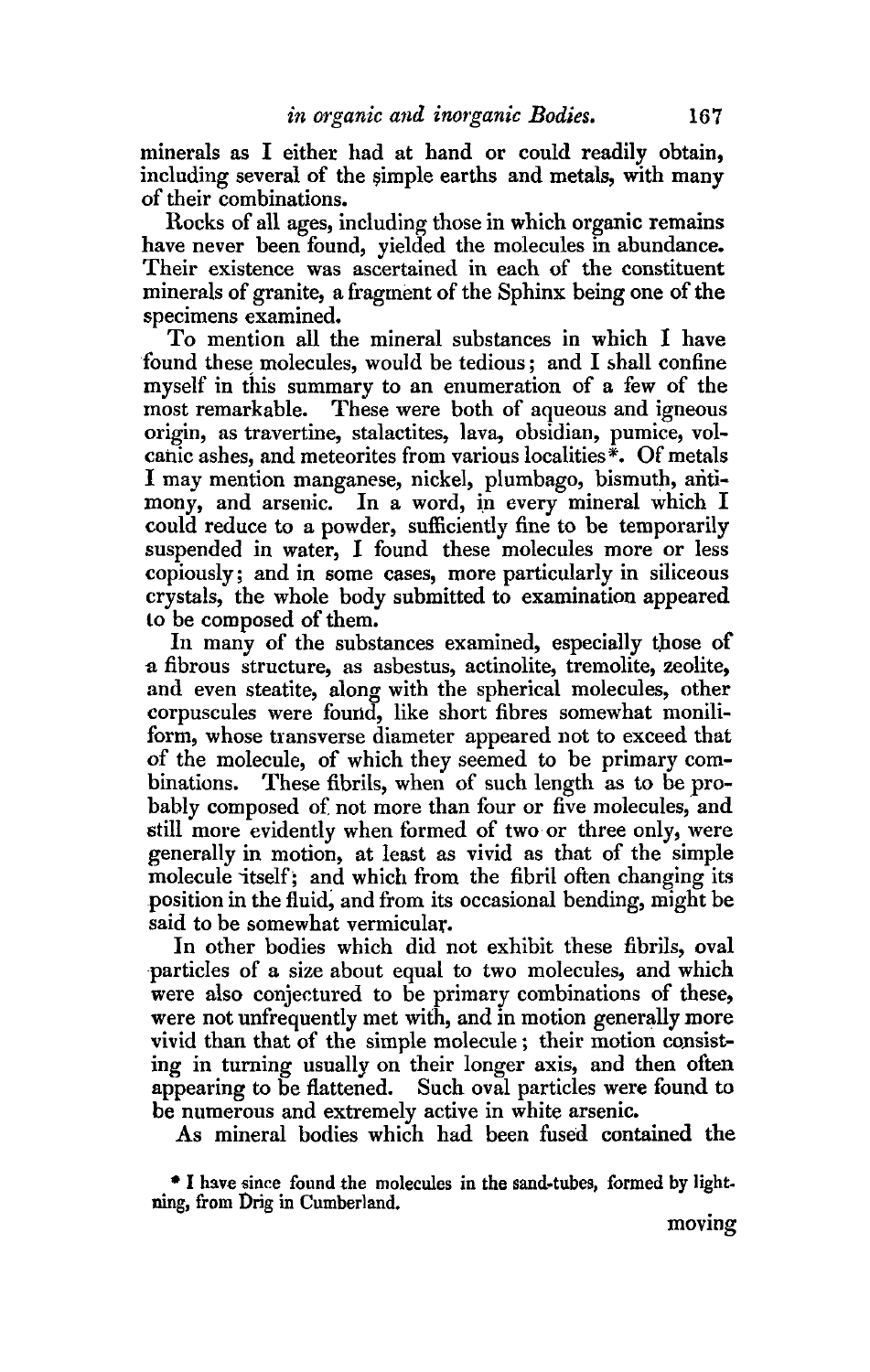moving molecules as abundantly as those of alluvial deposits. I was desirous of ascertaining whether the mobility of the particles existing in organic bodies was in any degree affected by the application of intense heat to the containing substance. With this view small portions of wood, both living and dead, linen, paper, cotton, wool, silk, hair, and muscular £bres, were exposed to the flame of a candle or burned in ptatina-forceps, heated by the blowpipe ; and in all these bodies so heated, quenched in water, and immediately submitted to examination, the molecules were found, and in as evident motion as those obtained from the same substances before burning.

In some of the vegetable bodies burred in this manner, in addition to the simple molecules, primary combinations of these were observed, consisting of fibrils having transverse contractions, corresponding in number, as I conjectured, with that of the molecules composing them; and those fibrils $\mu$ when not consisting of a greater number than four or five molecules, exhibited motion resembling in kind and vivacity that of the mineral fibrils already described, while longer fibrils of the same apparent diameter were at rest.

The substance found to yield these active fibrils in the largest proportion and in the most vivid motion, was the mucous coat interposed betweeia the skin and muscles of the haddock, especially after coagulation by heat.

The fine powder produced on the under surface of the fronds of several Ferns, particularly of *Acrostichum calometanos,* and the species nearly related to it, was found to be entirely composed of simple molecules and their primary fibrelike compounds, both of them being evidently in motion.

There are three points of great importance which I was anxious to ascertain respecting these molecules, namely, their form, whether they are of uniform size, and their absolute **magnitude.** I am not, however, entirely satisfied with what I have been able to determine on any of these points.

As to form, I have stated the molecule to be spherical, and this I have done with some confidence; the apparent exceptions which occurred admitting, as it seems to me, of being explained by supposing such particles to be compounds. This supposition in some of the cases is indeed hardly reconcileable with their apparent size, and requires for its support the further admission, that, in combination, the figure of the molecule may be altered. In the particles formerly considered as primary combinations of molecules, a certain change of form must also be allowed ; and even the simple molecule itself has sometimes appeared to me when in motion to have been slightly modified in this respect.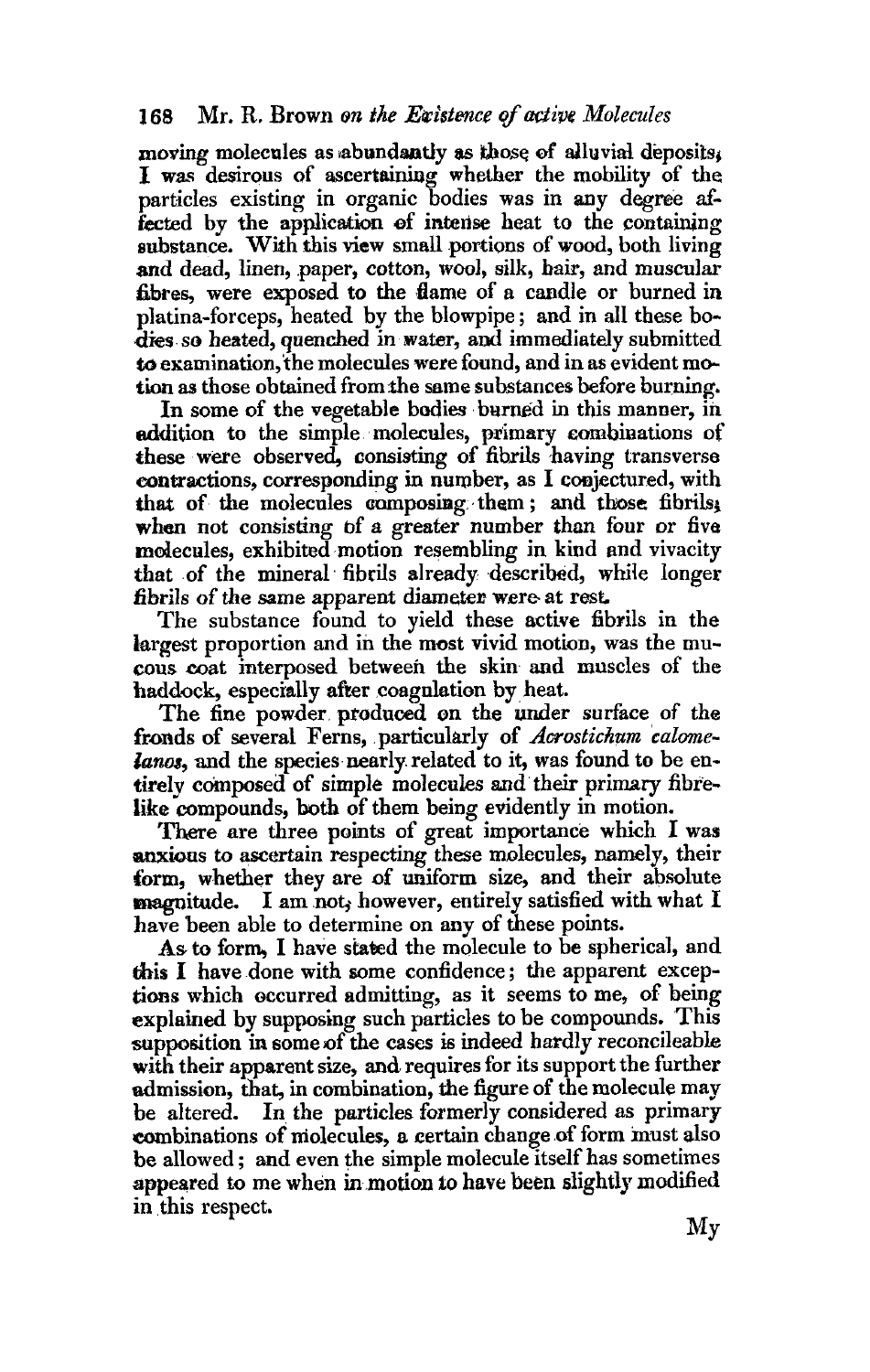My manner of estimating the absolute magnitude and uniformity in size of the molecules, found in the various bodies submitted to examination, was by placing them on a micrometer divided to five thousandths of an inch, the lines of which were very distinct; or more rarely on one divided to ten thousandths, with fainter lines, not readily visible without the application of plumbago, as employed by Dr. Wollaston, but which in my subject was inadmissible.

The results so obtained can only be regarded as approximations, on which perhaps, for an obvious reason, much reliance will not be placed. From the number and degree of accordance of my observations, however, I am upon the whole disposed to believe the simple molecule to be of uniform size, though as existing in various substances and examined in circumstances more or less favourable, it is necessary to state that its diameter appeared to vary from  $\frac{1}{15,000}$ th to  $\frac{1}{80,000}$ th of an inch\*.

I shall not at present enter into additional details, nor shall / hazard any conjectures whatever respecting these molecules, which appear to be of such general existence in inorganic as well as in organic bodies; and it is only further necessary to mention the principal substances from which I have not been able to obtain them. These are oil, resin, wax, and sulphur; such of the metals as I could not reduce to that minute state of division necessary for their separation; and finally, bodies soluble in water.

In returning to the subject with which my investigation commenced, and which was indeed the only object I originally had in view, I had still to examine into the probable mode of action of the larger or peculiar particles of the pollen, which, though in many cases diminished in number before the grain could possibly have been applied to the stigma, and particularly in *Clarckia,* the plant first examined, were yet in many other plants found in less diminished proportion, and might in nearly all cases be supposed to exist in suffrcient quantity to form the essential agents in the process of fecundation.

I was now therefore to inquire, whether their action was confined to the external organ, or whether it were possible to

\* While this sheet was passing through the press, Mr. Dollond, at my request, obligingly examined the supposed pollen of *Equisetum virgatum* with his compound achromatic microscope, having in its focus a glass divided into lO,O00ths of an inch, upon which the object was placed ; and although the greater number of particles or molecules seen were about  $\tau\sigma_v^1\sigma\tau$ th, yet the smallest did not exceed  $\frac{1}{50}$   $\frac{1}{50}$  th of an inch.

*New Series.* Vol. 4. No. 21. *Sept.* 1828. **7. 6. follow**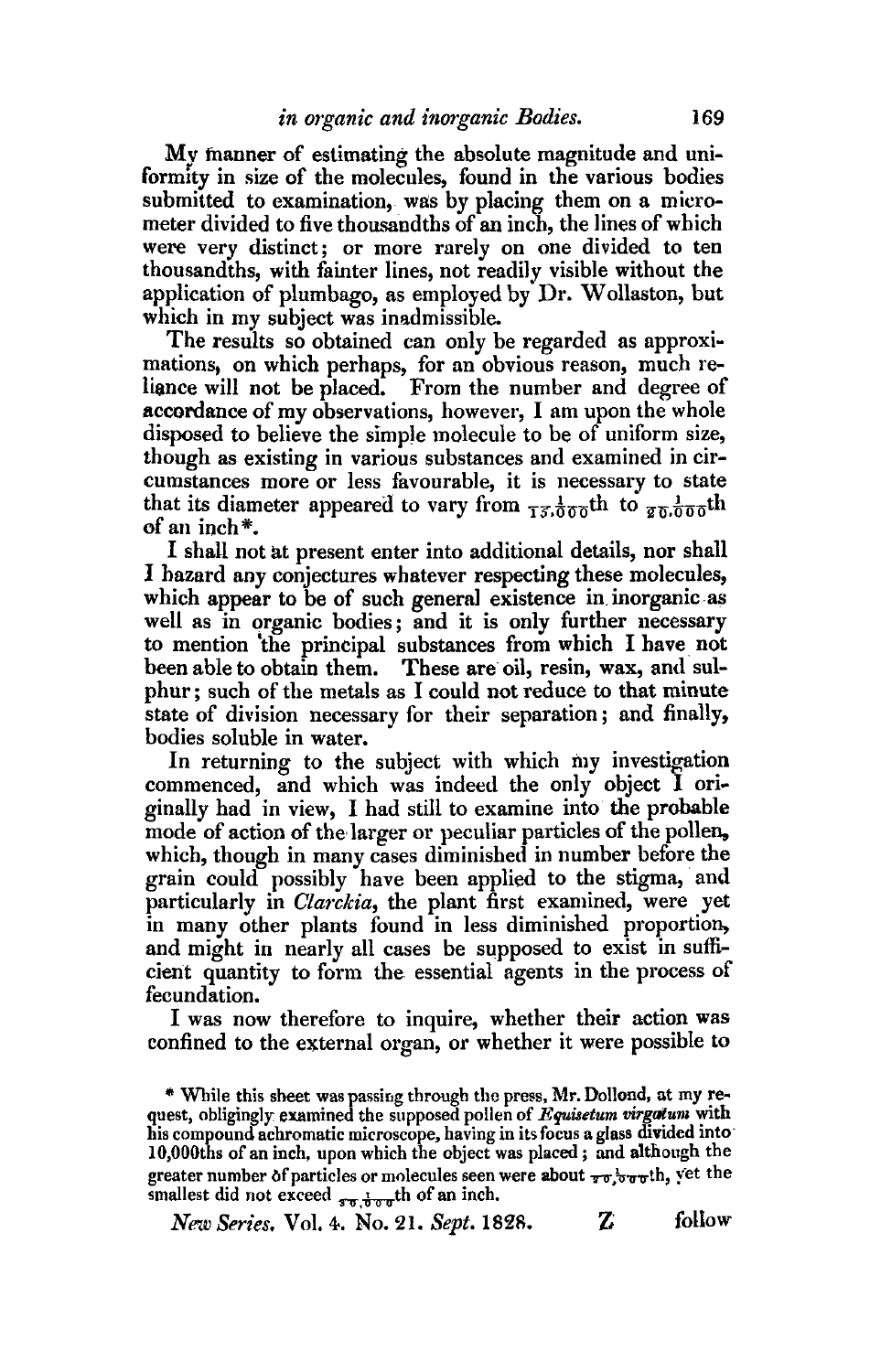follow them to the nucleus of the ovulum itself. My endeavours, however, to trace them through the tissue of the style, in plants well suited for this investigation, both from the size and form of the particles, and the development of the female parts, particularly *Onagraria*, was not attended with success; and neither in this nor in any other tribe examined, have I ever been able to find them in any part of the female organ, except the stigma. Even in those families in which I have supposed the ovulum to be naked, namely, *Cycadeæ* and *Coniferæ*, I am inclined to think that the direct action of these particles, or of the pollen containing them, is exerted rather on the orifice of the proper membrane than on the apex of the included nucleus; an opinion which is in part founded on the partial withering confined to one side of the orifice of that membrane in the larch,—an appearance which I have remarked for several years.

To observers not aware of the existence of the elementary active molecules, so easily separated by pressure from all vegetable tissues, and which are disengaged and become more or less manifest in the incipient decay of semitransparent parts, it would'not be difficult to trace granules through the whole length of the style: and as these granules are not always visible in the early and entire state of the organ, they would naturally be supposed to be derived from the pollen, in those cases at least in which its contained particles are not remarkably different in size and form from the molecule.

It is necessary also to observe, that in many, perhaps I might say in most plants, in addition to the molecules separable from the stigma and style before the application of the pollen, other granules of greater size are obtained by pressure, which in some cases closely resemble the particles of the pollen in the same plants, and in a few cases even exceed them in size: these particles may be considered as primary combinations of the molecules, analogous to those already noticed in mineral bodies and in various organic tissues.

From the account formerly given of *Asclepiadea*, Peri*ploceæ*, and *Orchideæ*, and particularly from what was observed of *Asclepiadece,* it is difficult to imagine, in this family at least, that there can be an actual transmission of particles from the mass of pollen, which does not burst, through the processes of the stigma; and even in these processes I have never been able to observe them, though they are in general sufficiently transparent to show the particles were they present. But if this be a correct statement of the structure of the sexual organs in *Asclepiadea*, the question respecting this family would no longer be, whether the particles in the pollen were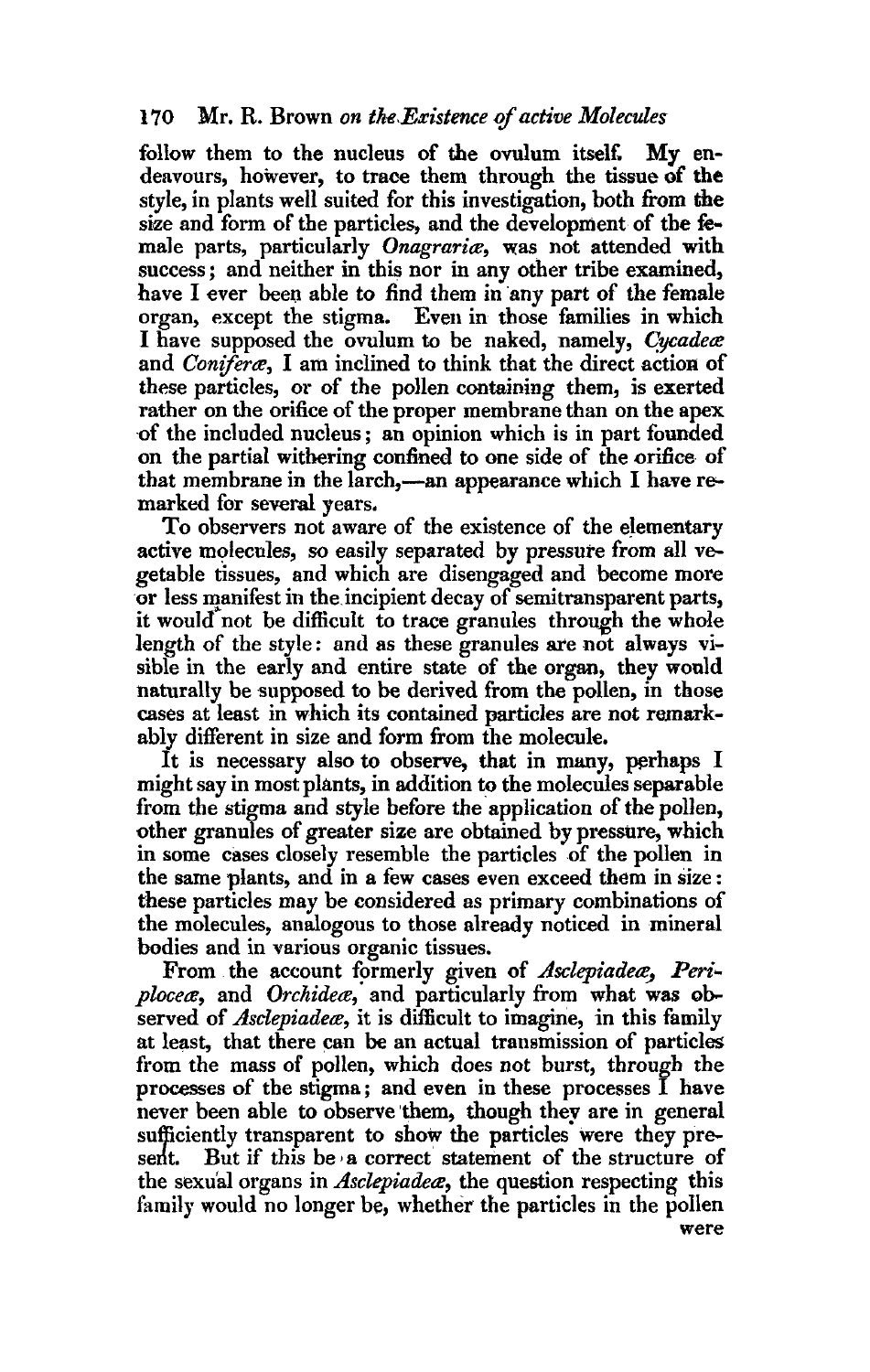were transmitted through the stigma and style to the ovula, but rather whether even actual contact of these particles with the surface of the stigma were necessary to impregnation.

Finally, it may be remarked that those cases already adverted to, in which the apex of the nucleus of the ovulum, the supposed point of impregnation, is never brought into contact with the probable channels of fecundation, are more unfavourable to the opinion of the transmission of the particles of the pollen to the ovuinm; than to that which considers the direct action of these particles as confined to the external parts of the female organ.

The observations, of which I have now given a brief account, were made in the months of June, July and August, 1827. Those relating merely to the form and motion of the peculiar particles of the pollen were stated, and several of the objects shown, during these months, to many of my friends, particularly to Messrs. Bauer and Bicheno, Dr. Bostock, Dr. Fitton, Mr. E. Forster, Dr. Henderson, Sir Everard Home, Captain Home, Dr. Horsfield, Mr. Kœnig, M. Lagasca, Mr. Lindley, Dr. Maton, Mr. Menzies, Dr. Prout, Mr. Renouard, Dr. Roget, Mr. Stokes, and Dr. Wollaston; and the general existence of the active molecules in inorganic as well as organic bodies, their apparent indestructibility by heat, and several of the facts respecting the primary combinations of the molecules, were communicated to Dr. Wollaston and Mr. Stokes in the last week of August.

None of these gentlemen are here appealed to for the correctness of any of the statements made; my sole object in citing them being to prove from the period and general extent of the communication, that my observations were made within the dates given in the title of the present summary.

The facts ascertained respecting the motion of the particles of the pollen, were never considered by me as wholly original; this motion having, as I knew, been obscurely seen by Needham, and distinctly by Gleichen, who not only observed the motion of the particles in water after the bursting of the pollen, but in several cases remarked their change of place within the entire grain. He has not, however, given any satisfactory account either of the forms or of the motions of these particles, and in some cases appears to have confounded them, with the elementary molecule, whose existence he was not aware of.

Before I engaged in the inquiry in 1827, I was acquainted only with the abstract given by M. Adolphe Brongniart himself, of a very elaborate and valuable memoir, entitled " $Re$ *cherches sur le Génération et le Développement de l'Embryon dans les Végétaux Phanerogames,*" which he had then read<br>  $Z$  2 before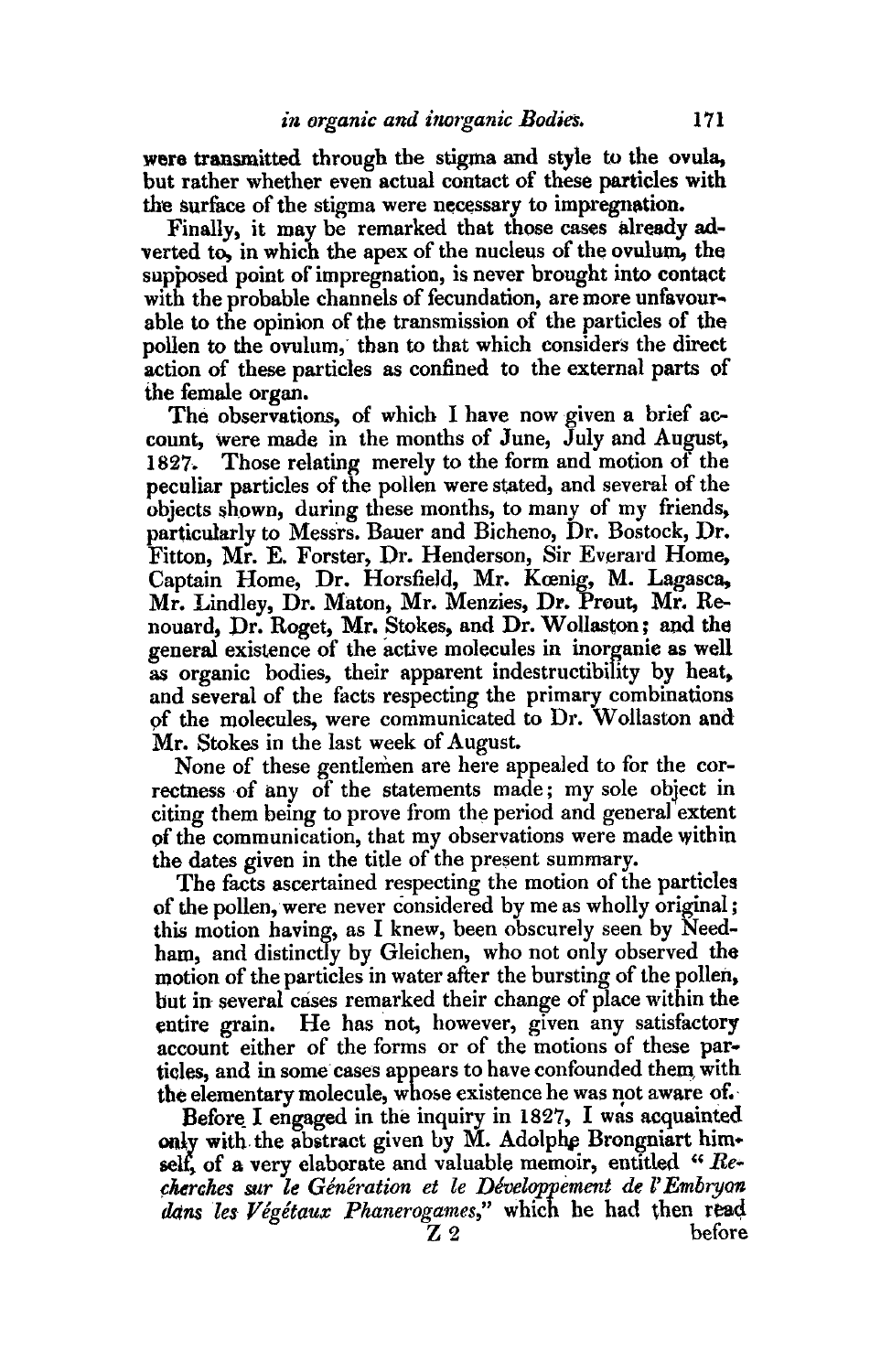before the Academy of Sciences of Paris, and has since published in the *Annales des Sciences Naturelles.* 

Neither in the abstract referred to, nor in the body of the memoir, which M. Brongniart has with great candour given in its original state, are there any observations, appearing of importance even to the author himself, on the motion or form of the particles; and the attempt to trace these particles to the ovulum, with so imperfect a knowledge of their distinguishing characters, could hardly be expected to prove satisfactory. Late in the autumn of 1827, however, M. Brongniart having at his command a microscope constructed by Amici, the celebrated professor of Modena, he was enabled to ascertain many important facts on both these points, the result of which he has given in the notes annexed to his memoir. On the general accuracy of his observations on the motions, form, and size of the granules, as he terms the particles, I place great reliance. But in attempting to trace these particles through their whole course, he has overlooked two points of the greatest importance in the investigation.

For, in the first place, he was evidently unacquainted with the fact, that the active spherical molecules generally exist in the grain of pollen along with its proper particles; nor does it appear from any part of his memoir that he was aware of the existence of molecules having spontaneous or inherent motion, and distinct from the peculiar particles of the pollen, though he has doubtless seen them, and in some cases, as it seems to me, described them as those particles.

Secondly, he has been satisfied with the external appearance of the parts in coming to his conclusion, that no particles capable of motion exist in the style or stigma before impregnation.

That both simple molecules and larger particles of different form, and equally capable of motion, do exist in these parts, before the application of the pollen to the stigma can possibly take place, in many of the plants submitted by him to examination, may easily be ascertained; particularly in  $An$ *tirrhinum majus*, of which he has given a figure in a more advanced state, representing these molecules or particles, which he supposes to have been derived from the grains of pollen, adhering to the stigma.

There are some other points respecting the grains of pollen and their contained particles in which  $\tilde{\Gamma}$  also differ from  $M$ . Brongniart, namely, in his supposition that the particles are not formed in the grain itself, but in the cavity of the anthera; in his assertion respecting the presence of pores on the surface of the grain in its early state, through which the particles formed in the anthera, pass into its cavity; and lastly, on